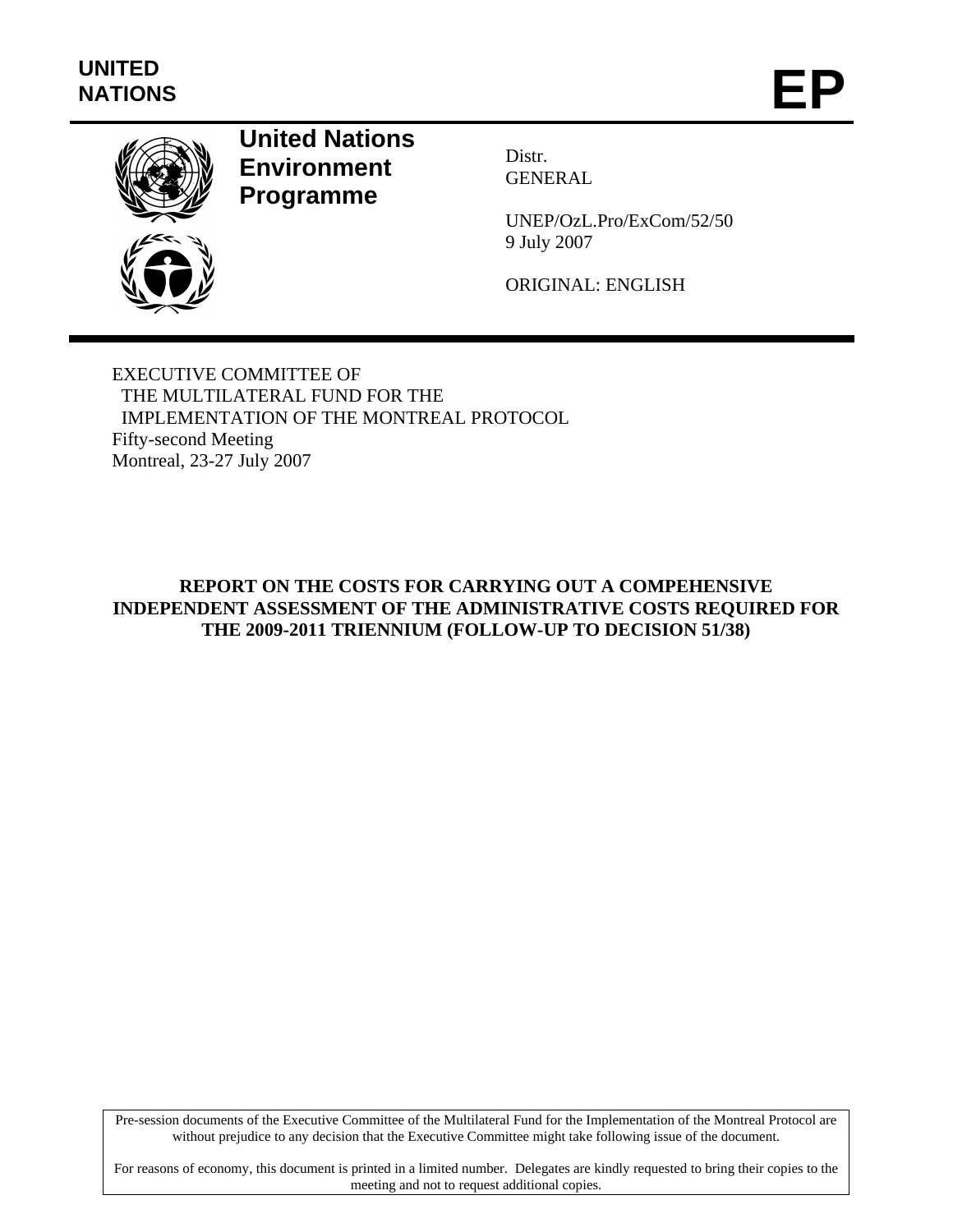## **Introduction**

1. At its  $50<sup>th</sup>$  Meeting, the Executive Committee authorized the Fund Secretariat "to undertake a comprehensive independent assessment of the administrative costs required for the 2009–2011 triennium, using independent consultants or consulting firms as needed, and to report its conclusions to the first meeting of the Executive Committee in 2008" (decision 50/27(c)).

2. At its  $51<sup>st</sup>$  Meeting, the Executive Committee considered the draft terms of reference for a comprehensive independent assessment of the administrative costs of the Multilateral Fund's implementing agencies that will be required for the next triennium and decided "to adopt the draft terms of reference, as orally amended, noting that the Fund Secretariat would present the costs based on bids received from qualified consultants to the Executive Committee at its  $52<sup>nd</sup> Meeting'$  (decision 51/38). The Executive Committee generally agreed to the costs for the analytical work and US \$150,000 was allocated to the Fund Secretariat's budget for 2007 for this purpose.

3. The Secretariat prepared a bid package and submitted it to five companies that had experience with the Montreal Protocol. The request for a proposal was sent to these consulting firms on 12 May 2007 with a closing of bids on 22 June 2007. The request indicated that the cost of the study should be presented in terms of the costs of the analytical work and with separate costs for travel and per diem. This is the same procedure that was used with the last independent assessment of administrative costs. ICF declined to bid. Two companies reverted with a technical and financial proposal.

4. Following UN rules and regulations on procurement, an evaluation team was composed at the Secretariat to assess the proposals against the selection criteria. The evaluation team reviewed two proposals submitted by two different companies and concluded that PricewaterhouseCoopers (PWC) had presented the best bid, in particular their understanding of the subject matter appeared to be excellent and met all of the selection criteria.

5. The decision of the evaluation team is based on PWC's excellent presentation of the issues at stake, prior experience in handling similar studies with similar institutions such as the GEF, the World Bank, UNDP, and other international agencies, and the fact that they had conducted an initial study on the administrative cost regime in 1999. Also PWC possesses a highly knowledgeable team and presented a convincing itemized and comprehensive budget.

6. The PWC budget (based on conversion from Canadian dollars to US dollars as per the UN July 2007 exchange rate) consisted of analytical costs amounting to US \$207,547 which is US \$57,547 over the budget originally approved by the Executive Committee. The analytical costs consist of the following components:

| • Initiation of contract      | US \$ 5,660  |
|-------------------------------|--------------|
| • Detailed Planning           | US \$ 24,528 |
| • Data gathering and analysis | US \$126,415 |
| $\bullet$ Reporting           | US \$ 34,906 |
| • Presentation                | US \$ 16,038 |